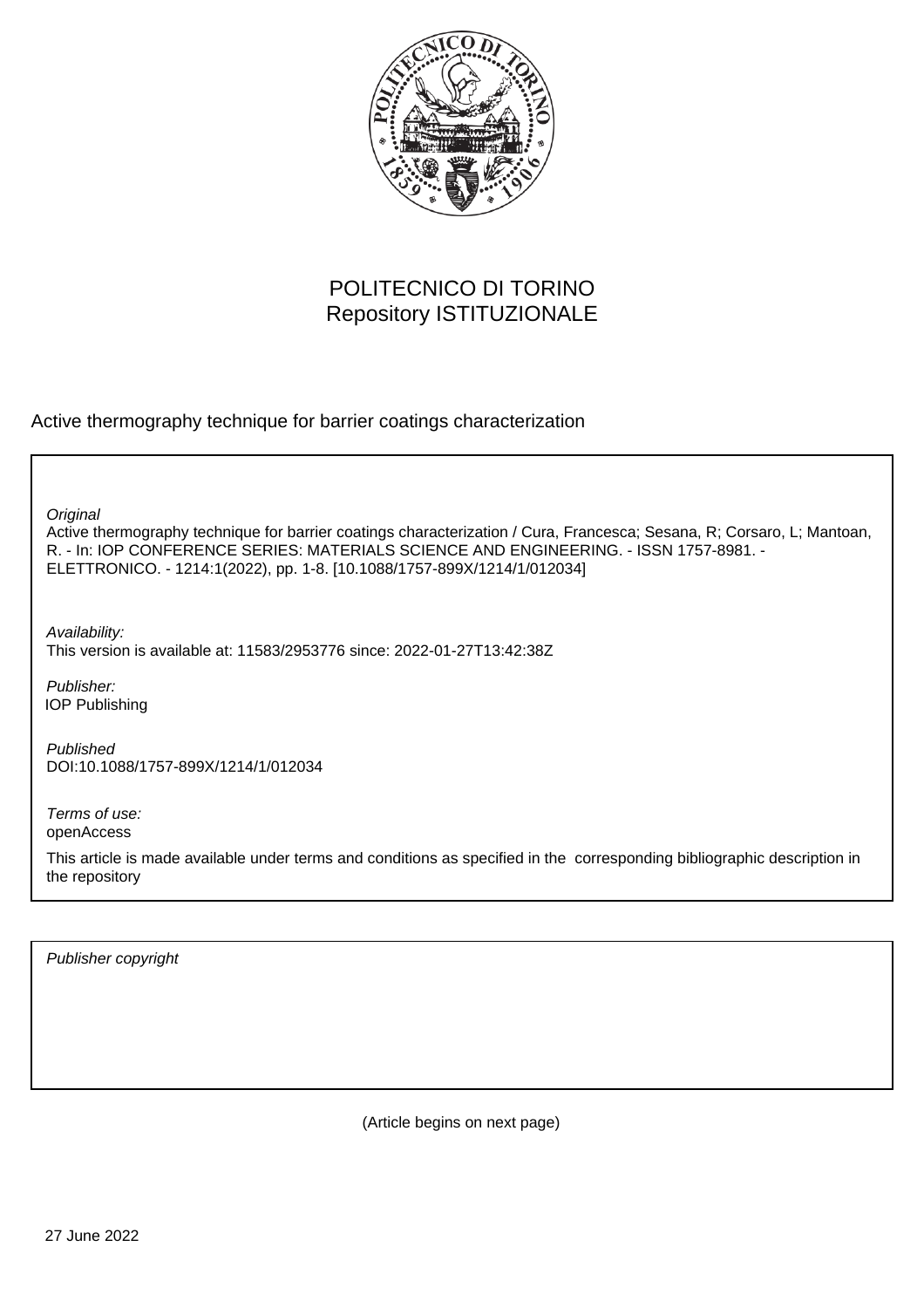## **PAPER • OPEN ACCESS**

# Active thermography technique for barrier coatings characterization

To cite this article: F Curà et al 2022 IOP Conf. Ser.: Mater. Sci. Eng. **1214** 012034

View the [article online](https://doi.org/10.1088/1757-899X/1214/1/012034) for updates and enhancements.

# You may also like

- [CT Scanning; risk versus benefit](/article/10.1088/0952-4746/20/4/001) Eric J Hall

(Invited) [Evolutionary Parameter](/article/10.1149/MA2019-01/25/1243) **[Extraction for Organic TFT Compact](/article/10.1149/MA2019-01/25/1243)** [Models Including Contact Effects](/article/10.1149/MA2019-01/25/1243) Adrián Romero, Jesús González, Rodrigo Picos et al. -

[Durability Testing of Polymer Electrolyte](/article/10.1149/MA2016-01/1/111) **[Fuel Cells Under Stationary and](/article/10.1149/MA2016-01/1/111)** [Automotive Conditions](/article/10.1149/MA2016-01/1/111) Pawel Gazdzicki, Mathias Schulze and K. Andreas Friedrich -



This content was downloaded from IP address 130.192.38.108 on 24/01/2022 at 10:49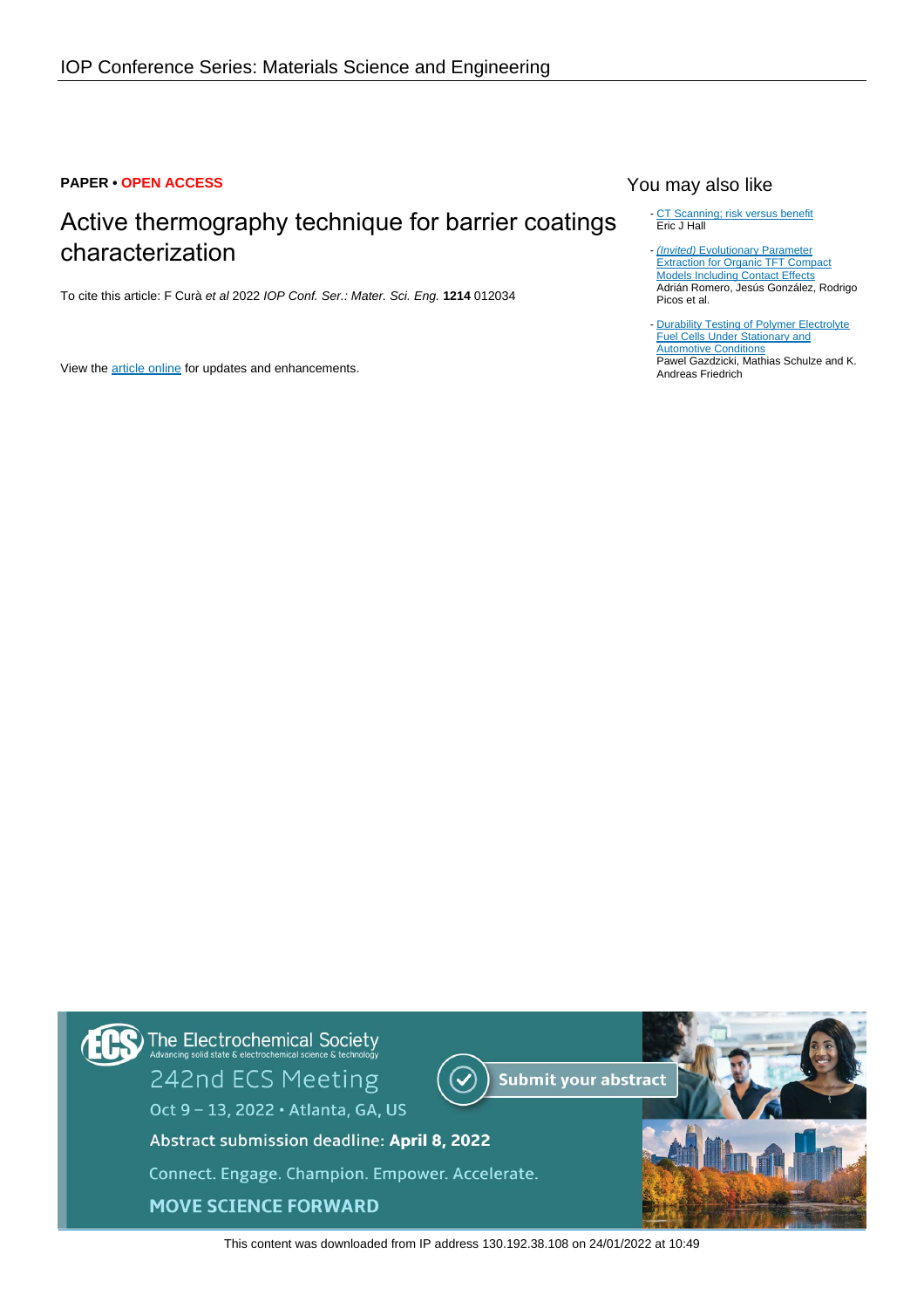IOP Conf. Series: Materials Science and Engineering 1214 (2022) 012034

### doi:10.1088/1757-899X/1214/1/012034

# Active thermography technique for barrier coatings characterization

## F Curà<sup>1</sup>, R Sesana<sup>1</sup>, L Corsaro<sup>1</sup> and R Mantoan<sup>2</sup>

<sup>1</sup> DIMEAS Politecnico di Torino, corso Duca degli Abruzzi 24, 10129 Torino, Italy 2 ATLA, Via Secondo Caselle 10, 10023 Chieri (Turin), Italy

#### francesca.cura@polito.it

Abstract. Aim of this paper is to define and set up an experimental procedure, based on active thermography, for the characterization of thermal barrier coatings for industrial applications, above all in aerospace field. The developed procedure is intended to be a fast and reliable method, alternative to the consolidated one described in International Standards as ISO18755 and ISO18555. In particular, this approach consists of a pulsed active thermography, in transmission configuration, obtained by means of a laser excitation. Temperature data processing, according to and adapting Standard procedures, allowed us to determine thermal parameters as conductivity and diffusivity. Obtained results were compared in terms of thermal properties variation with respect to base and coated materials, and in term of different coating procedures. These results were also compared to those available in literature.

### 1. Introduction

In industrial aerospace field, coatings are widely applied and a typical application is as thermal barrier coating (TBC) for underneath metallic layers. In particular, Ceramic Thermal Barrier Coatings (TBCs) on superalloy components are used successfully in land-based gas turbine and aircraft engines.

These coatings are generally made by either air plasma spraying (APS) or electron beam physical vapour deposition (EB-PVD) [1]. In general, EB-PVD TBCs show a superior durability due to the columnar structure, but they are very expensive compared to APS TBCs. Nowadays, Suspension Plasma Spraying (SPS) technology provides a promising methodology to produce advanced thermal barrier coatings using nanopowders [2]. This process is capable of producing coatings with different types of structure, from very dense and compact ones to columnar with high volume of vertical intercolumnar voids. As a matter of fact, SPS coatings represent a challenging field of research, both for academic interest and commercial applications. Increased coating characteristics, such as low thermal conductivity and high level of thermal cycling resistance, may be actually reached by SPS technology; SPS coatings can generate columnar microstructures typical of electron-beam physical vapor deposition (EB-PVD) TBC, but at a much lower cost [3].

To this aim, the characterization of thermal diffusivity and conductivity properties is critical for process and material selection in industrial manufacturing of turbines and other components. Recently, thermographic techniques have been developed to characterize mechanical and thermal properties of components with coatings.

Aim of this paper is to define and set up an experimental procedure, based on active thermography, for the characterization of coatings for industrial applications. This procedure is intended to be a fast

Content from this work may be used under the terms of theCreative Commons Attribution 3.0 licence. Any further distribution of this work must maintain attribution to the author(s) and the title of the work, journal citation and DOI. Published under licence by IOP Publishing Ltd 1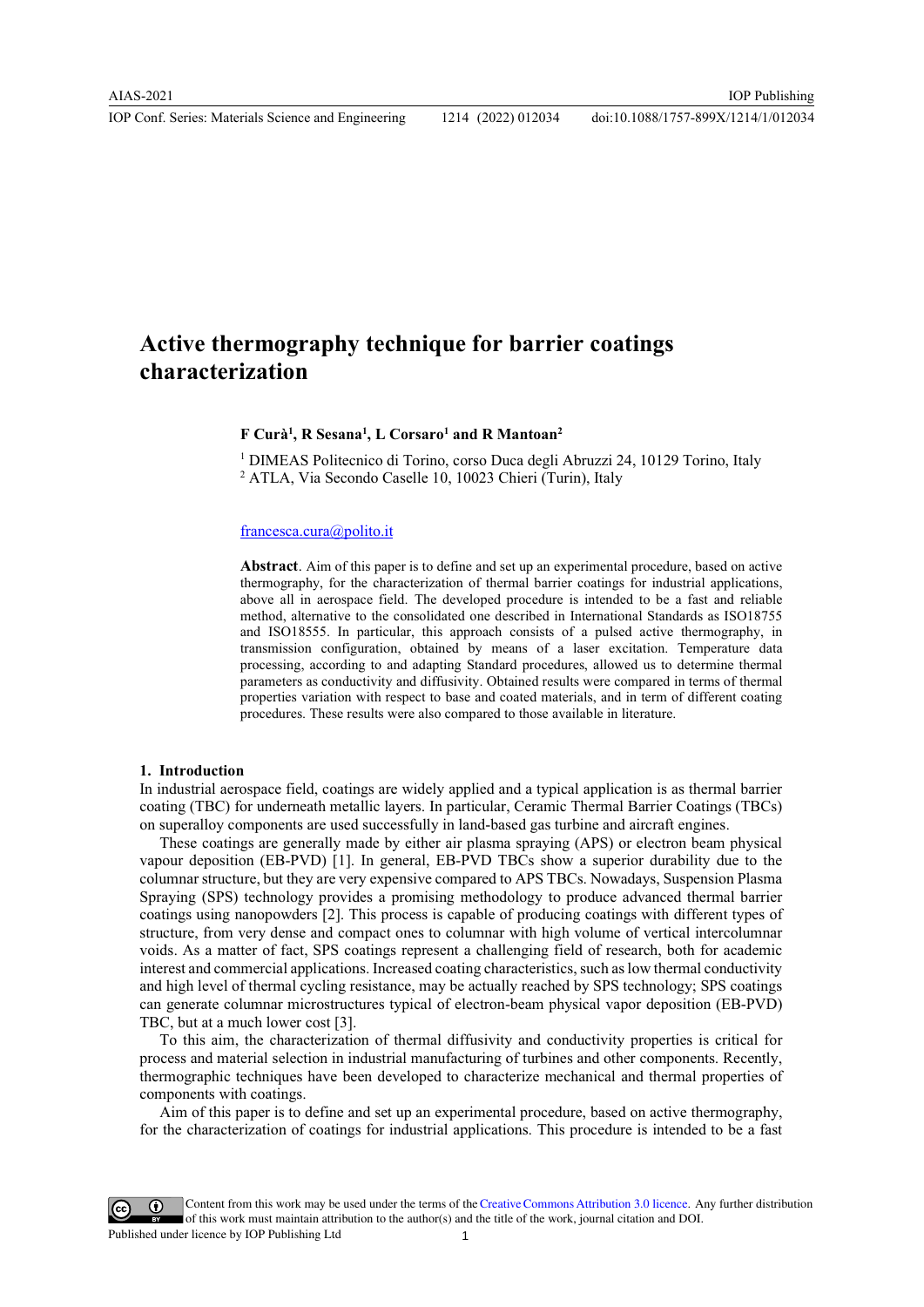and reliable method, alternative to the consolidated one described in International Standards. In this research activity, it was applied to different industrial coating processes to investigate the corresponding thermal properties. In particular, in the present paper two coating processes (Atmospheric and Suspension Plasma Spray, APS and SPS) applied to the same base material and the same coating material were investigated.

The active thermography analysis provided the measurement of surface temperature of specimens undergoing a thermal excitation, applied by means of a laser pulse (Pulsed Technique). Temperature data processing, according to and adapting Standard procedures, allowed obtaining thermal conductivity and diffusivity parameters. These results were compared in terms of thermal properties variation with respect to base and coated materials, and in term of different coating procedures.

#### 2. Materials and Methods

Thermal barrier coatings investigated in this study are made of Yttria stabilized Zirconia powder. Two types of deposition process were utilised, respectively Suspension Plasma Spray (SPS) and Atmospheric Plasma Spray (APS). The base material (substrate) was an Inconel alloy 601.

Figure 1 shows the specimens adopted in this experimental activity.



Figure 1. Specimens.

Shape and dimension of specimens were chosen according to Standards [4] and [5]. A SEM analysis was performed to evaluate both structure and thickness of coatings, generated by SPS and APS deposition processes. Thickness values were necessary to calibrate experimental set up parameters. Figure 2 shows SEM results of SPS and APS specimens, emphasising both coatings structure and their thickness. A microscope analysis was also performed to evaluate both thickness of Inconel 601 specimen and of metallic layer (Inconel 601) in coated specimens.

Physical characteristics values (density and specific heat) adopted for the estimation of thermal conductivity may be found in [6] for substrate (Inconel 601) and in [7] for coatings (see Table 1).

The experimental equipment was composed by a thermal camera, a laser excitation source and a PC control unit. The IR thermo camera is a FLIR A6751sc with sensitivity lower than 20 mK and 3-5 μm spectral range, while the laser source can generate a maximum power of 50 W concentrated in a small surface.

The experimental configuration was in "transmission mode". Figure 3 shows both equipment and configuration. More in detail, Inconel 601 was excited with an heating period of 50ms at the maximum power, while specimens coated were excited with an heating period of 5ms at the maximum power.

| Material                                    | $\lceil \text{kg/m}^3 \rceil$ | ∐/kg °C |  |
|---------------------------------------------|-------------------------------|---------|--|
| Inconel 601 (substrate)                     | 8110                          | 448     |  |
| <b>Yttria Stabilized Zirconia (coating)</b> | 5200                          | 467     |  |

Table 1. Physical characteristics of materials.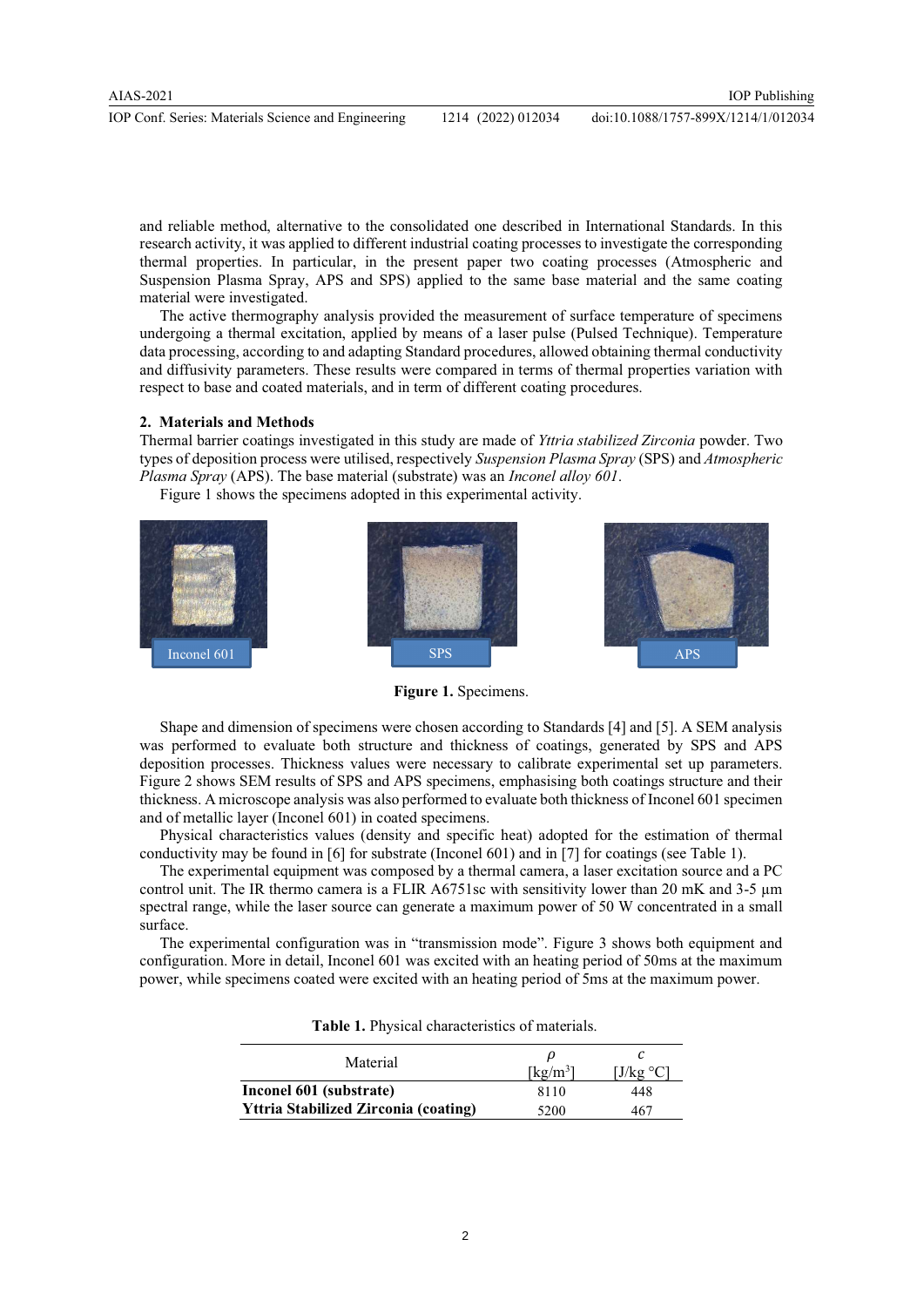IOP Conf. Series: Materials Science and Engineering 1214 (2022) 012034 doi:10.1088/1757-899X/1214/1/012034



Figure 2. SEM results of SPS and APS specimens.



Figure 3. Experimental equipment.

Thermal characterization methods for barrier coatings follows Standards [4] and [5]. ISO18755 Standard [5] allows to determine the thermal parameters (thermal diffusivity and thermal conductivity) of a single material by using the half rise time method. ISO18555 Standard [4] may be used for multilayer materials (as metallic coatings), allowing to determine the thermal parameters (thermal diffusivity and thermal conductivity) of each layer by using the *areal heat diffusion time method*.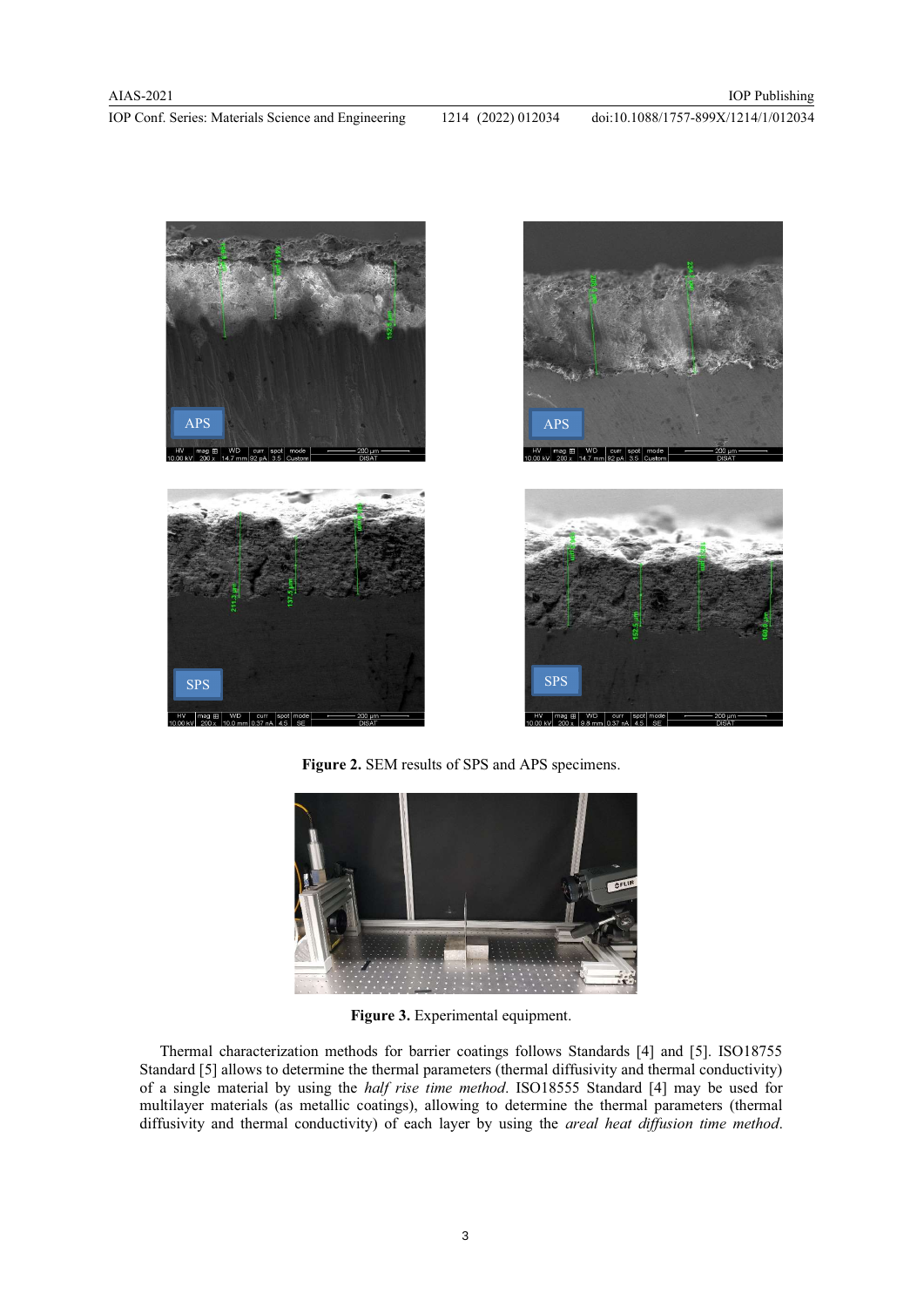Standards [4] and [5] are generally also used to compute the apparent thermal diffusivity of multilayer materials.

Figure 4 shows an example of "Temperature rise curve" and the related parameters useful for the computation of thermal diffusivity values from experimental data (areal heat diffusion time "A" and half rise time " $t_{1/2}$ ").



Figure 4. Temperature rise curve [4].

In this work, the temperature rise curve was obtained from the temperature profile acquired by the IR thermo camera.

Standards [4] and [5] also propose different corrections to consider particular phenomena occurring during the experimental test. Centroid method (to correct the finite pulse period of the excitation source) and the Cowen method (to correct the heat losses) were adopted.

#### 3. Results

Thermograms of all specimens were acquired during the tests. Temperature profiles utilised in the procedure were related to a box located in the centre of each specimen.

A dedicated filtering process (Gaussian filter) was performed to reduce the noise due to the high frame rate acquisition (786 Hz for the Inconel 601 and 600 Hz for the specimens with coating). In particular, 50 points were used to filter Inconel 601 thermal profiles and 20 points were used to filter coatings thermal profiles. This procedure allowed us to better identify the starting point of the heating profile.

Figure 5 shows the relative temperature ΔT (difference between measured temperature, T, and ambient temperature, Tamb) of each specimen. A specific thermal excitation was tuned for the two different types of samples (substrate and substrate+coating), according to their different thermal behaviour (thermal conductivities). Five test replications were considered for Inconel 601 specimen (substrate material) (Test 1, 2,….5), to better compute the heat diffusion time, useful for coatings thermal characterization. Three test replications were taken into account for APS and SPS specimens (Test 1, 2, 3).

Figure 6 shows a comparison between the relative temperatures of APS and SPS, measured with the same thermal excitation.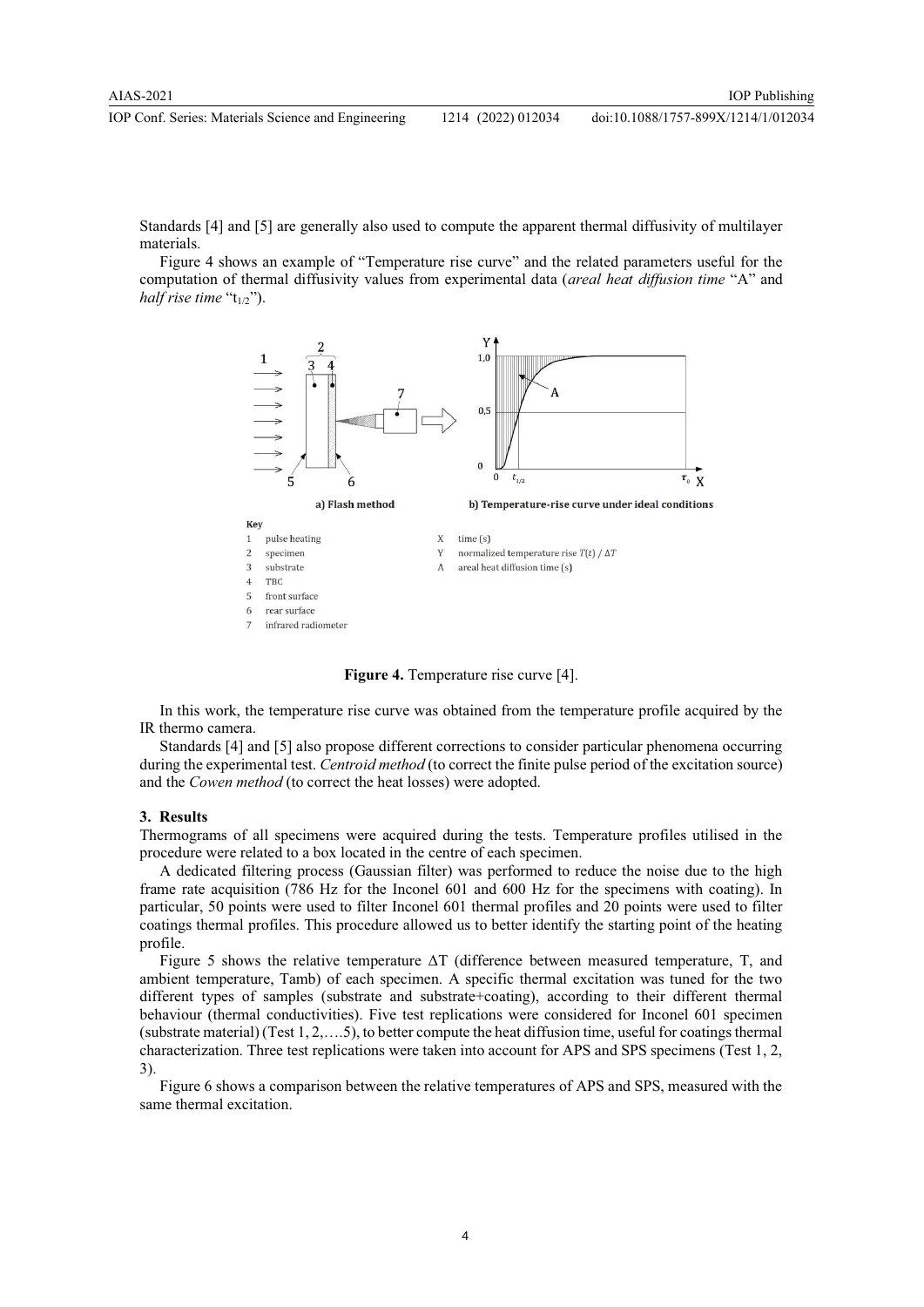By analysing Figures 5 and 6, it may be pointed out that Inconel 601 base material and Inconel 601 with coatings show a different thermal behaviour. As expected, the base material emphasises a substantially higher relative temperature respect to the corresponding of coated specimens (see Figure 5). On the other hand, specimens with TBC, regardless of the production process, show a similar relative temperature trend during the tests (see Figure 6).



**Figure 5.** Relative temperature  $\Delta T$  of each specimen.



**Figure 6.** SPS and APS: relative temperature  $\Delta T$ .

All temperature profiles were processed, according to Standards [1] and [2], by considering the temperature increment up to the maximum temperature value. Figure 7 shows the normalized relative temperature profile of each test with respect to its maximum value. This elaboration allowed us to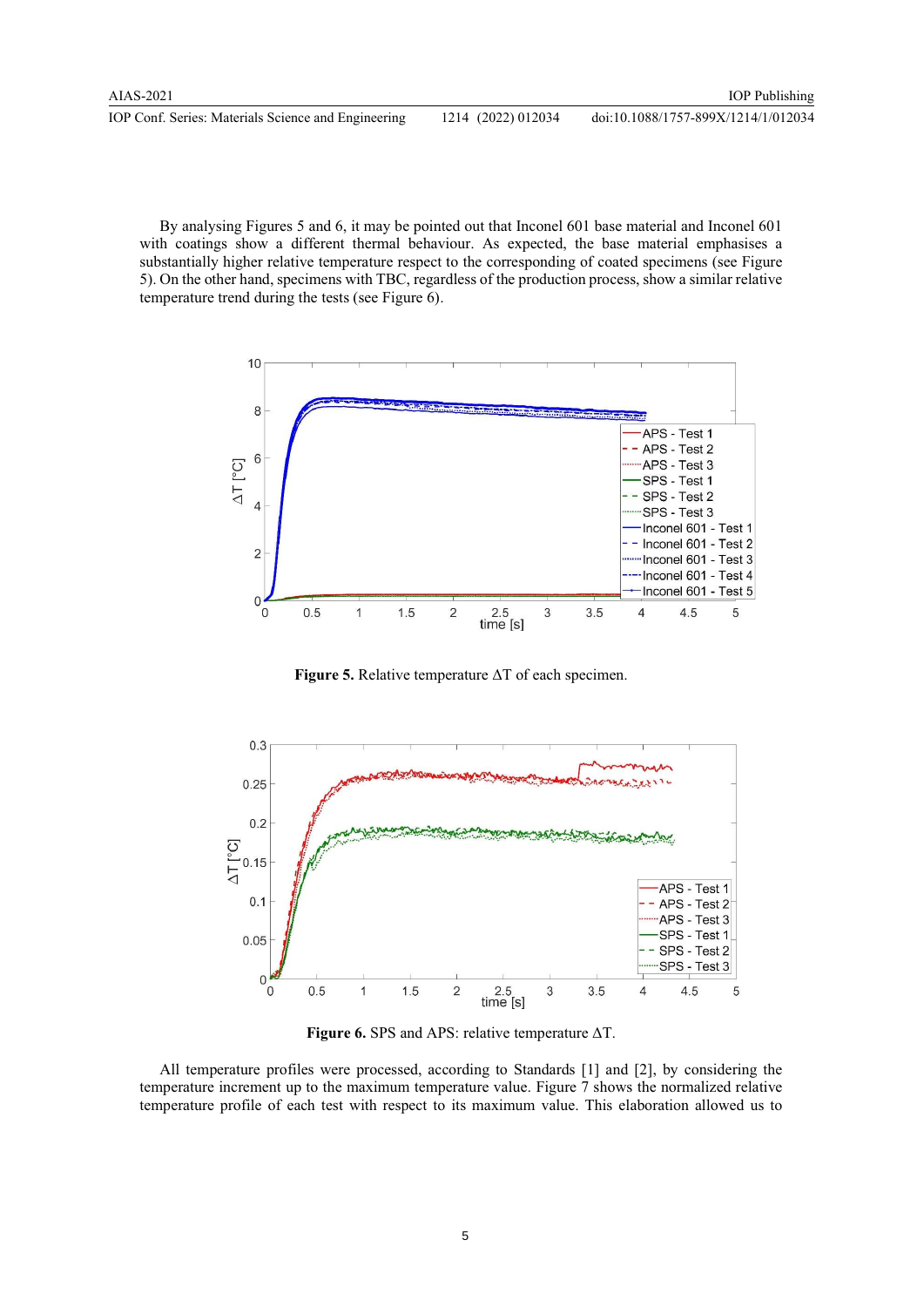IOP Conf. Series: Materials Science and Engineering 1214 (2022) 012034 doi:10.1088/1757-899X/1214/1/012034

determine the parameters of interest (*areal heat diffusion time* "A" and *half rise time* " $t_{1/2}$ ") and to realize the thermal characterization of both substrate and coatings.



Figure 7. Normalized relative temperature ΔT of each specimen.

Table 2 illustrates the results concerning the thermal characterization of the substrate (averaged values of all replications) (Inconel 601) by applying Standards [4] and [5] formula. Ideal thermal diffusivity and thermal conductivity values calculated by ISO18755 Standard [5] (monolayer ceramic material model) are presented in the left side of the table ( $\alpha_{ideal}$  and  $k_{ideal}$ ), while the corresponding values obtained by ISO18555 Standard [4] (multi layer material model) are shown in the right side one  $(\alpha_{1-i}$  and  $k_{1-ideal}$ ). Ideal thermal parameters [5] were also corrected by both Centroid Method ( $\alpha_{tc}$ and  $k_{tc}$ ) and Cowen Method ( $\alpha_{Cowen5}$ ,  $k_{Cowen5}$ ,  $\alpha_{Cowen10}$  and  $k_{Cowen10}$ ) and represented in the same table (Table 2, left side). Finally, Table 2 reports the calculated heat diffusion time of the substrate  $(\tau_1)$ .

| Thickness:<br>$2 \text{ mm}$                                                   |                  | ISO 18755 [5] |               |  |                                                                                                                                                                                                                                                                                                                                                     |  |  |  | ISO 18555 [4]  |  |        |
|--------------------------------------------------------------------------------|------------------|---------------|---------------|--|-----------------------------------------------------------------------------------------------------------------------------------------------------------------------------------------------------------------------------------------------------------------------------------------------------------------------------------------------------|--|--|--|----------------|--|--------|
|                                                                                | $\alpha_{ideal}$ | $K_{ideal}$   | $\alpha_{tc}$ |  | $k_{tc}$ $\alpha_{Cowen5}$ $k_{Cowen5}$ $\alpha_{Cowen10}$ $k_{Cowen10}$ $\alpha_{1-ideal}$ $k_{1-ideal}$ $\tau_1$<br>$\lceil m^2/s \rceil$ $\lceil W/m^{\circ}C \rceil$ $\lceil m^2/s \rceil$ $\lceil W/m^{\circ}C \rceil$ $\lceil m^2/s \rceil$ $\lceil W/m^{\circ}C \rceil$ $\lceil m^2/s \rceil$ $\lceil W/m^{\circ}C \rceil$ $\lceil s \rceil$ |  |  |  |                |  |        |
| <b>Inconel 601</b> 3.31E-06 12.02 3.82E-06 13.90 3.84E-06 13.96 3.83E-06 13.90 |                  |               |               |  |                                                                                                                                                                                                                                                                                                                                                     |  |  |  | 3.53E-06 12.82 |  | 1.2504 |

Table 3 illustrates the corresponding results related to coated specimens (substrate and TBCs), as for base material the results are averaged on all replications. Tests performed on coated specimens allowed us to characterize both SPS and APS coatings, once the heat diffusion time  $(\tau_1)$  of the substrate was calculated (see Table 2). The layout of Table 3 (SPS and APS coatings) is the same already utilised for Table 2, the left side refers to the ISO18755 Standard [5] approach and the right side to the ISO18555 Standard [4] one. In particular, respectively for APS and SPS coated specimens, the following results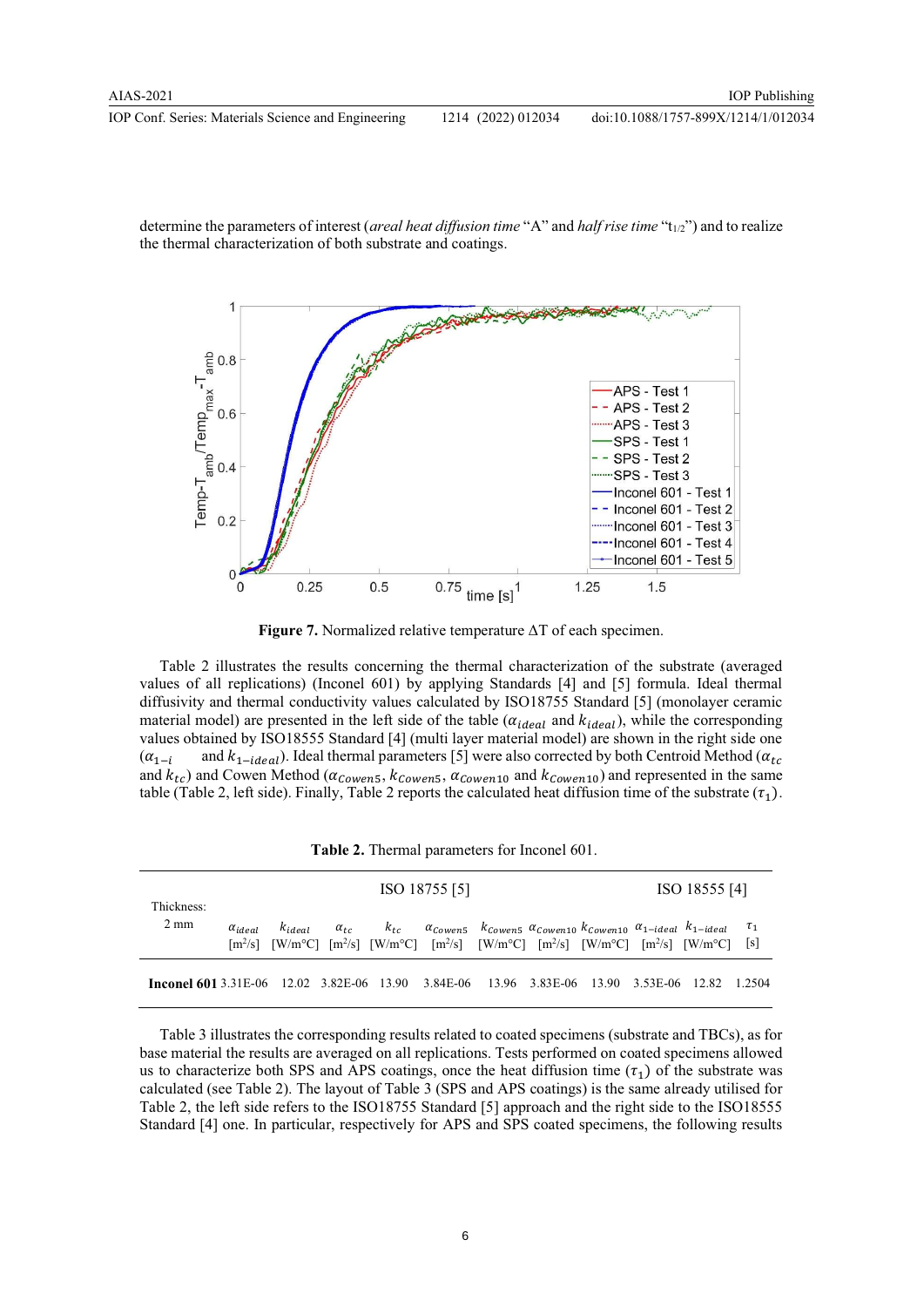are shown in the left side of the table: ideal apparent thermal diffusivity values ( $\alpha_{app-idea}$ ), apparent thermal diffusivity values corrected by both Centroid Method  $(\alpha_{app-t})$  and Cowen Method  $(\alpha_{app-Cowen5}$  and  $\alpha_{app-Cowen10}$ , respectively 5 and 10 times the half rise time "t<sub>1/2</sub>"). The right side of the table shows: ideal apparent thermal diffusivity values  $(\alpha_{app-idea})$  of substrate+coatings, ideal thermal diffusivity and conductivity values of coatings  $(\alpha_{2-ide}$  and  $k_{2-ide}$ ).

| Mean<br>thickness<br>[mm] |        |                                               | ISO 18755 [5]                                                                                | ISO 18555 [4] |                                                 |                                               |                                             |                                   |  |
|---------------------------|--------|-----------------------------------------------|----------------------------------------------------------------------------------------------|---------------|-------------------------------------------------|-----------------------------------------------|---------------------------------------------|-----------------------------------|--|
|                           |        | $\alpha_{app-ideal}$<br>$\lceil m^2/s \rceil$ | $\alpha_{app-tc}$<br>$\alpha_{app-Cowen5}$<br>$\lceil m^2/s \rceil$<br>$\lceil m^2/s \rceil$ |               | $\alpha_{app-Cowen10}$<br>$\lceil m^2/s \rceil$ | $\alpha_{app-ideal}$<br>$\lceil m^2/s \rceil$ | $\alpha_{2-ideal}$<br>$\lceil m^2/s \rceil$ | $k_{2-ideal}$<br>$[W/m^{\circ}C]$ |  |
| <b>APS</b>                | 0.1868 | 3.18E-06                                      | 3.20E-06                                                                                     | 3.09E-06      | 3.17E-06                                        | 3.11E-06                                      | 1.31E-07                                    | 0.32                              |  |
| <b>SPS</b>                | 0.1759 | $2.64E - 06$                                  | 2.67E-06                                                                                     | $2.63E - 06$  | 2.66E-06                                        | 2.58E-06                                      | 1.24E-07                                    | 0.30                              |  |

Table 3. Thermal parameters for SPS and APS coatings.

From the analysis of Table 2, it can be observed that for Inconel 601 both Standard analytical formula ([4] and [5]) provide similar diffusivity and conductivity values. These values are in a good agreement with the corresponding provided by the material producer [6]  $(k=11.2$  to 12,7 W/m<sup>o</sup>C).

A similar consideration can be stated referring to TBCs results, basing on the analysis of Table 3. More in detail, it can be concluded that obtained thermal parameters values for SPS and APS coatings are comparable to those available in literature [7] as order of magnitude. A great tuning of data is difficult to be reached due to the variability of TBC thickness that strongly influences the obtained values.

## 4. Conclusions

The results obtained in the present work allow us to draw the following conclusions.

The experimental procedure defined and set up for thermal characterisation of industrial TBCs, based on active thermography, provided very good results comparable to those available in literature. As wished and hypothesised, this methodology can be thought as a fast and reliable method, alternative to the consolidated one described in International Standards ISO18755 and ISO18555, for which it is required a dedicated equipment.

Furthermore, this developed technique, together with its processing algorithms, provides a robust method to be used in industrial environment. As a matter of fact, from coatings point of view, it can be conclude that, despite of the difficulty in define specimens with quite constant thickness, obtained thermal diffusivity and conductivity values are representative of the actual behaviour of TBCs obtained by different production processes.

Finally, particularly for as concerns the present industrial application, it can be concluded that SPS and APS coatings show a substantial identical thermal behavior and the choice to employ one of these can be left to cost considerations.

#### References

- [1] Z. Tang, H. Kim, I. Yaroslavski, G. Masindo, Z. Celler, D. Ellsworth 2011 Proc. of International Thermal Spray Conference and Exposition Novel Thermal Barrier Coatings Produced by Axial Suspension Plasma Spray (Hamburg, German)
- [2] S. S. Dautov et al 2019 J. Phys.: Conf. Ser. 1281 012008 Increasing thermal and mechanical properties of thermal barrier coatings by suspension plasma spraying technology
- [3] Zhaolin Tang December 2015 Thermal Spray of Suspensions & Solutions Symposium (TS4) Axial Suspension Plasma Spraying (ASPS). Its Development and Application (Montreal, Canada)
- [4] International Standard ISO 18555 (2016). Metallic and other inorganic coatings Determination